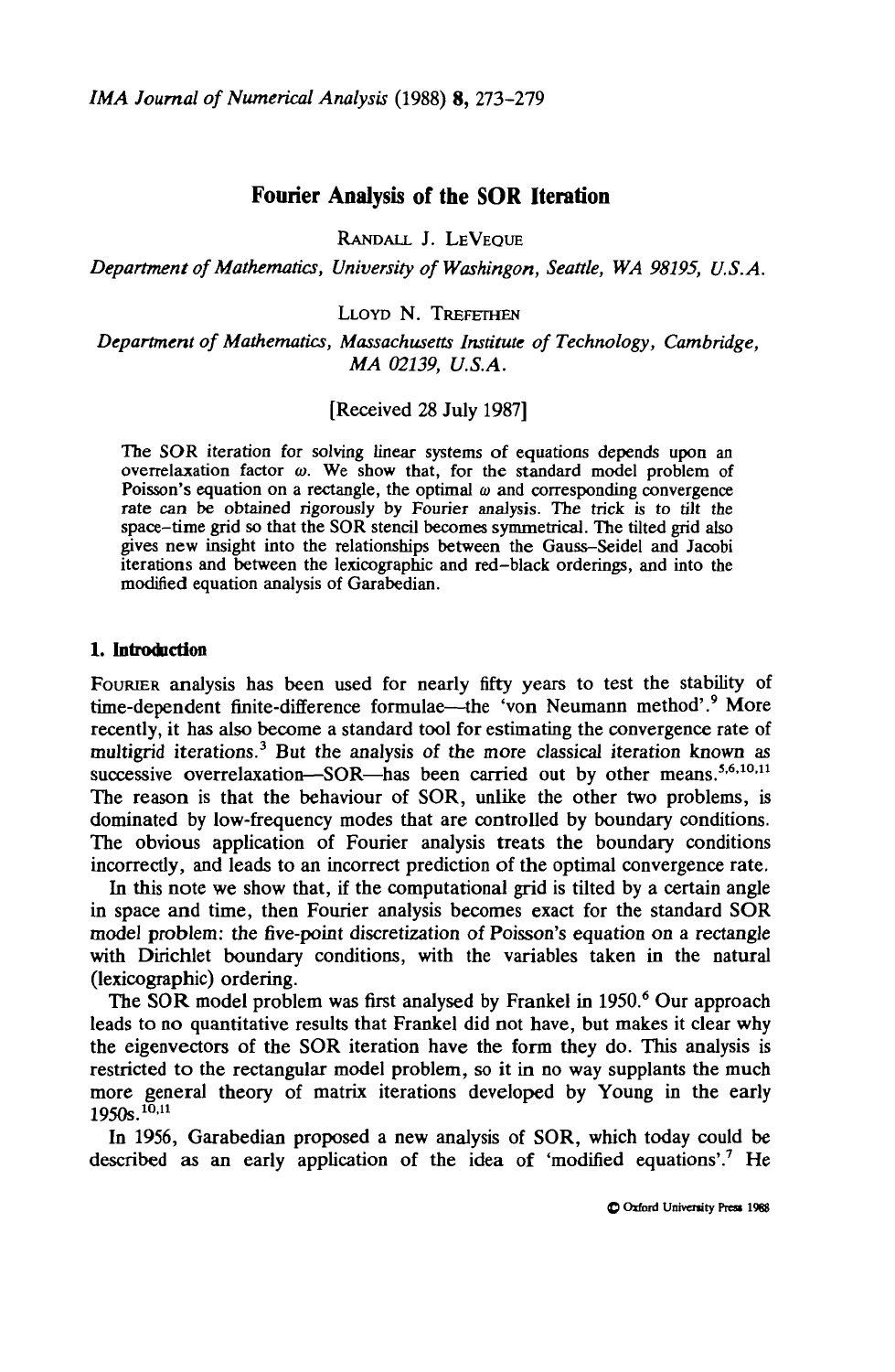observed that the SOR iteration is a consistent finite-difference approximation of a time-dependent partial differential equation, so that its rate of convergence should approximate the rate of decay of solutions to that equation. To determine this rate, he introduced a new timelike variable  $s = t + \frac{1}{2}x + \frac{1}{2}y$  which reduces the differential equation to a canonical form that can be analysed by Fourier methods. Our tilting of the grid corresponds exactly to Garabedian's introduction of the variable *s.* Thus, for the SOR model problem, the consideration of a partial differential equation is unnecessary, and indeed the analysis in the discrete domain has the advantage that it is exact rather than approximate. Garabedian's idea, however, provides additional insight. (Neither tilted grids nor modified equations are sufficient to analyse all iteration formulae, such as the SOR iteration for the nine-point Laplacian.<sup>2</sup>)

Approximate Fourier analysis of SOR (on the usual grid) has been discussed previously by Kuo<sup>8</sup> and Chan & Elman<sup>4</sup> and probably others. Our tilted grid is also equivalent to the 'data flow times' considered by Adams & Jordan for reasons of parallelizability.<sup>1</sup>

## 2. Jacob! iteration

Consider the discrete Poisson problem

$$
\frac{1}{h^2} (u_{j-1,k} + u_{j+1,k} + u_{j,k-1} + u_{j,k+1} - 4u_{jk}) = f_{jk} \quad (1 \le j,k \le N-1),
$$
  

$$
u_{jk} = F_{ik} \quad (j = 0, N \text{ or } k = 0, N),
$$
 (1)

on the square  $[0, \pi]^2$ , with  $h = \pi/N$ . Let  $\bar{u}_{jk}^n$  denote the approximation to the exact discrete solution *u* of (1) at the *n* th step of an iteration, with corresponding error  $v_{ik}^n = \tilde{u}_{ik}^n - u_{ik}$ . Define also  $x_i = jh$  and  $y_k = kh$  for  $0 \le j, k \le N$ .

The Jacobi iteration is an example in which Fourier analysis works straightforwardly.<sup>10,11</sup> The errors evolve according to

$$
v_{jk}^{n+1} = \frac{1}{4} (v_{j-1,k}^n + v_{j+1,k}^n + v_{j,k-1}^n + v_{j,k+1}^n) \quad (1 \le j,k \le N-1),
$$
  
\n
$$
v_{jk}^n = 0 \quad (j = 0, N \text{ or } k = 0, N).
$$
 (2)

Let us consider what solutions of the form  $v_{jk}^n = g(\xi, \eta)^n e^{i(\xi x_j + \eta y_k)}$  this iteration admits if we ignore the boundary conditions. We obtain immediately

$$
g(\xi, \eta) = \frac{1}{4} (e^{-i\xi h} + e^{i\xi h} + e^{-i\eta h} + e^{i\eta h}) = \frac{1}{2} (\cos \xi h + \cos \eta h). \tag{3}
$$

This is the *amplification-factor function* for the Jacobi iteration. The essential property is that it is an even function of  $\xi$  and  $\eta$ :

$$
g(\xi, \eta) = g(-\xi, \eta) = g(\xi, -\eta) = g(-\xi, -\eta). \tag{4}
$$

If we take as initial data the linear combination

$$
\sin \xi x_j \sin \eta y_k = -\frac{1}{4} (e^{i(\xi x_j + \eta y_k)} - e^{i(-\xi x_j + \eta y_k)} - e^{i(\xi x_j - \eta y_k)} + e^{i(-\xi x_j - \eta y_k)}), \quad (5)
$$

where  $\xi$  and  $\eta$  are integers in the range  $1 \leq \xi, \eta \leq N-1$ , then the homogeneous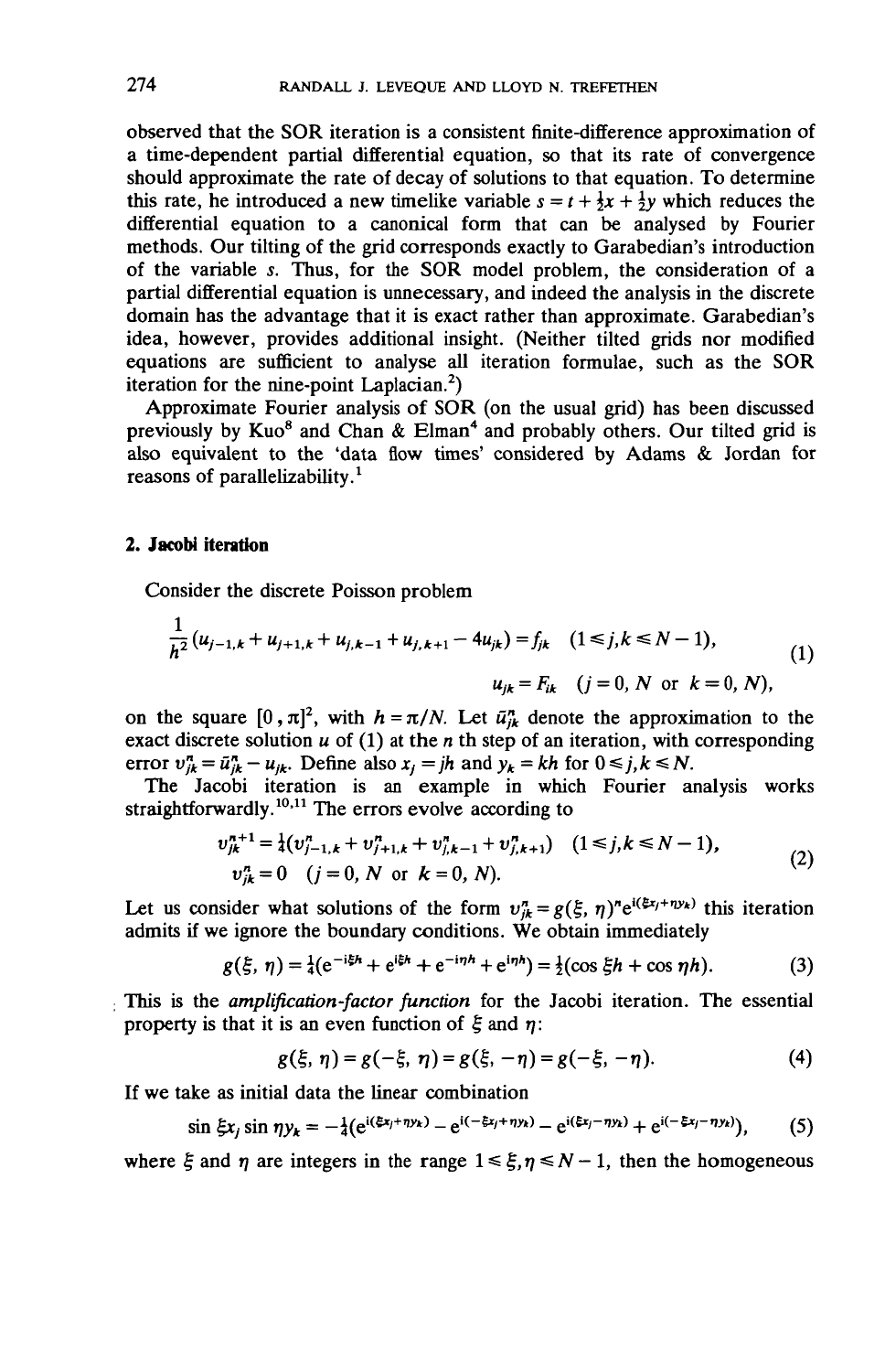boundary conditions are satisfied at  $n = 0$ . By (4), it follows that

$$
v_{jk}^{n} = g(\xi, \eta)^{n} \sin \xi x_{j} \sin \eta y_{k}
$$

satisfies both the interior formula and the boundary conditions for all  $n > 0$ , and therefore

$$
\sin \xi x_j \sin \eta y_k
$$

is an eigenvector of the Jacobi iteration with eigenvalue  $g(\xi, \eta)$ . Since there are  $(N-1)^2$  of these functions, and they are linearly independent, they constitute a basis for the set of all interior grid functions  $v_{jk}$ . Therefore the asymptotic convergence factor for the Jacobi iteration is exactly

$$
\rho^{\text{Jacobi}} = \max_{1 \leq \xi, \eta \leq N-1} |\frac{1}{2}(\cos \xi h + \cos \eta h)|.
$$

The maximum is attained with  $\xi, \eta = \pm 1$  or  $\xi, \eta = \pm (N - 1)$ :

$$
\rho^{\text{Jacobi}} = \cos h \approx 1 - \frac{1}{2}h^2. \tag{6}
$$

## 3. SOR **and** Gauss-Seidel iterations

If we attempt the same analysis for the SOR iteration, i.e.

$$
v_{jk}^{n+1} = (1 - \omega)v_{jk}^n + \frac{1}{4}\omega(v_{j-1,k}^{n+1} + v_{j+1,k}^n + v_{j,k-1}^{n+1} + v_{j,k+1}^n),
$$
\n(7)

the result is

$$
g(\xi, \eta) = (1 - \omega) + \frac{1}{4} \omega g(\xi, \eta) (e^{-i\xi h} + e^{-i\eta h}) + \frac{1}{4} \omega (e^{i\xi h} + e^{i\eta h}),
$$

that is,

$$
g(\xi, \eta) = \frac{1 - \omega + \frac{1}{4}\omega(e^{i\xi h} + e^{i\eta h})}{1 - \frac{1}{4}\omega(e^{-i\xi h} + e^{-i\eta h})}.
$$
 (8)

Now, (4) no longer holds. Therefore  $g(\xi, \eta)$  does not give us the eigenvalues of the SOR iteration. If we find  $\xi$  and  $\eta$  to maximize  $|g(\xi, \eta)|$ , there is no reason to expect the resulting number to describe the convergence of SOR. As it turns out, this approach produces the correct optimal  $\omega$ , to leading order in  $h$ , but a convergence rate that is too pessimistic by a factor of four.<sup>4</sup>

Figure 1 shows how the situation can be rescued. Think of the SOR iteration as inhabiting a regular grid in two space and one time dimensions  $(i, k, n)$ . Its stencil connects six points in an asymmetrical pattern, or four points in the one-dimensional case portrayed in the figure. Because of this asymmetry, (4) does not hold. But if we introduce the new 'time' index

$$
v = 2n + j + k,\tag{9}
$$

the stencil becomes symmetrical. Let us look for solutions to (7) of the form

$$
v_{jk}^{\mathbf{v}} = g(\xi, \eta)^{\mathbf{v}} e^{i(\xi x_j + \eta y_k)}.
$$
 (10)

In the  $j$ ,  $k$ ,  $v$  variables, (7) becomes

$$
v_{jk}^{\nu+2} = (1 - \omega)v_{jk}^{\nu} + \frac{1}{4}\omega(v_{j-1,k}^{\nu+1} + v_{j+1,k}^{\nu+1} + v_{j,k-1}^{\nu+1} + v_{j,k+1}^{\nu+1}),
$$
(11)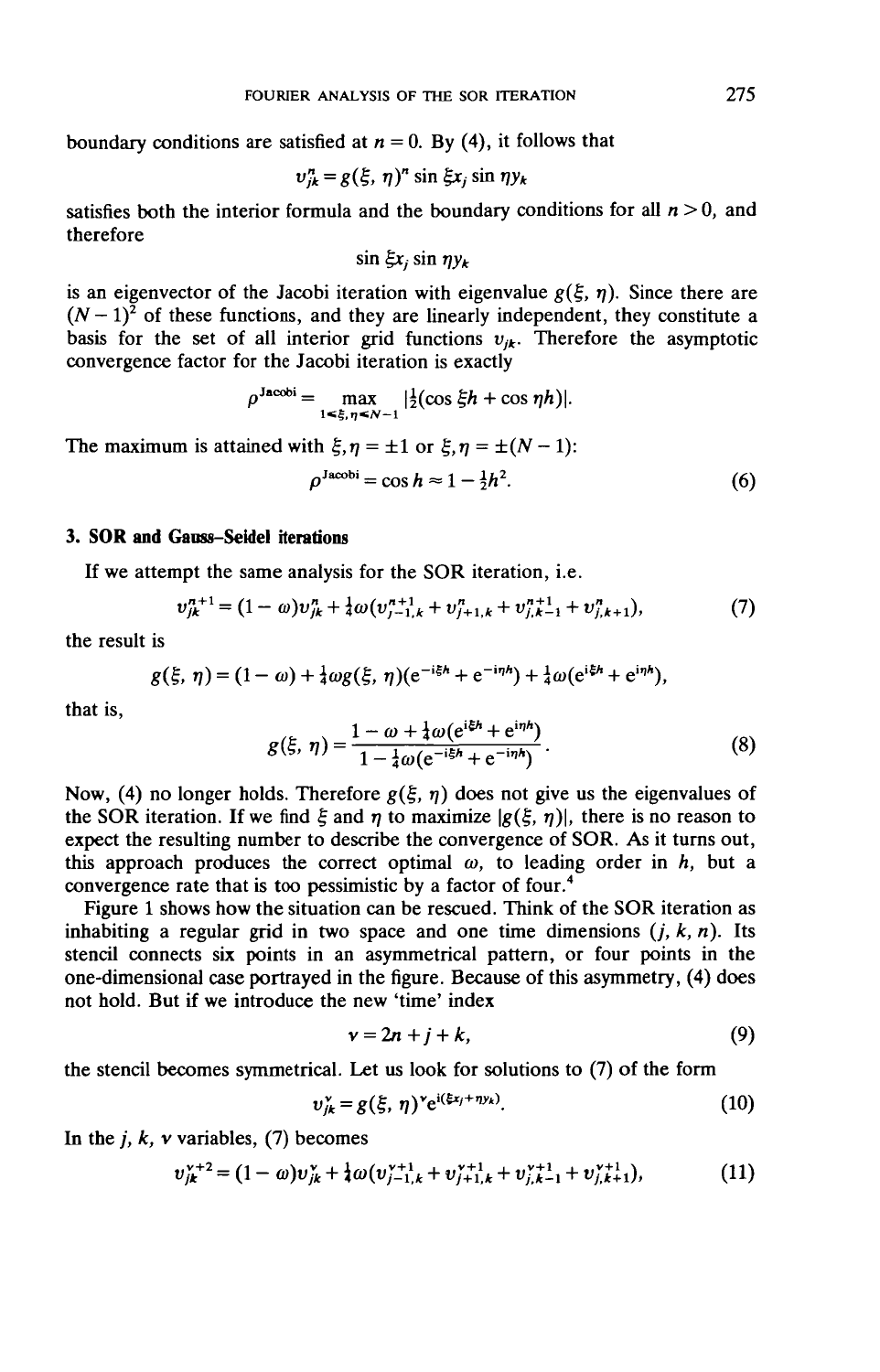

FIG. 1. The SOR stencil superimposed on a space-time grid (one space dimension). Introduction of the 'tilted' time index v makes the stencil symmetric, so that Fourier analysis can be applied. The red-black labels are explained in Section 4.

and so a suitable value for  $g(\xi, \eta)$  is either root of the quadratic equation

$$
g(\xi, \eta)^2 = (1 - \omega) + \frac{1}{4}\omega(\cos \xi h + \cos \eta h)g(\xi, \eta). \tag{12}
$$

For each  $\xi$  and  $\eta$ , we now have a pair of amplification factors  $g_{\pm}(\xi, \eta)$ , and they satisfy the symmetry condition (4). Therefore, for any integers  $\xi$  and  $\eta$  in the range  $1 \le \xi, \eta \le N-1$ , the functions

$$
g(\xi, \eta)^{\nu} \sin \xi x_j \sin \eta y_k
$$

are eigenmodes of the SOR iteration in the  $\nu$  direction. To speak in terms of eigenvectors, we note that SOR is a two-step formula with respect to  $v$ , but it can be recast as a one-step iteration

$$
(v^{v-2}, v^{v-1}) \mapsto (v^{v}, v^{v+1})
$$

with eigenvectors

$$
(\sin \xi x_j \sin \eta y_k, g(\xi, \eta) \sin \xi x_j \sin \eta y_k)
$$

and eigenvalues  $g(\xi, \eta)^2$ .

It takes two steps in  $v$  to advance one step in  $n$ . We conclude that the asymptotic convergence factor for SOR is exactly

$$
\rho_{\omega}^{\text{SOR}} = \max_{1 \leq \xi, \, \eta \leq N-1} \max_{+, -} |g_{\pm}(\xi, \, \eta)|^2. \tag{13}
$$

In the original  $(j, k, n)$  coordinates, the eigenmodes become

$$
v_{jk}^{n} = g(\xi, \eta)^{2n+j+k} \sin \xi x_{j} \sin \eta y_{k},
$$

and the corresponding eigenvectors are

$$
g(\xi, \eta)^{j+k} \sin \xi x_j \sin \eta y_k. \tag{14}
$$

This matches the results of Frankel and others derived by different means.

All that remains is algebra. For any  $\xi, \eta \in \{1, \ldots, N-1\}$ , the solutions to (12) are

$$
g_{\pm}(\xi,\,\eta)=\alpha\pm[\alpha^2-(\omega-1)]^{\frac{1}{2}},\qquad\alpha=\frac{1}{4}\omega(\cos\xi h+\cos\eta h),\qquad\qquad(15)
$$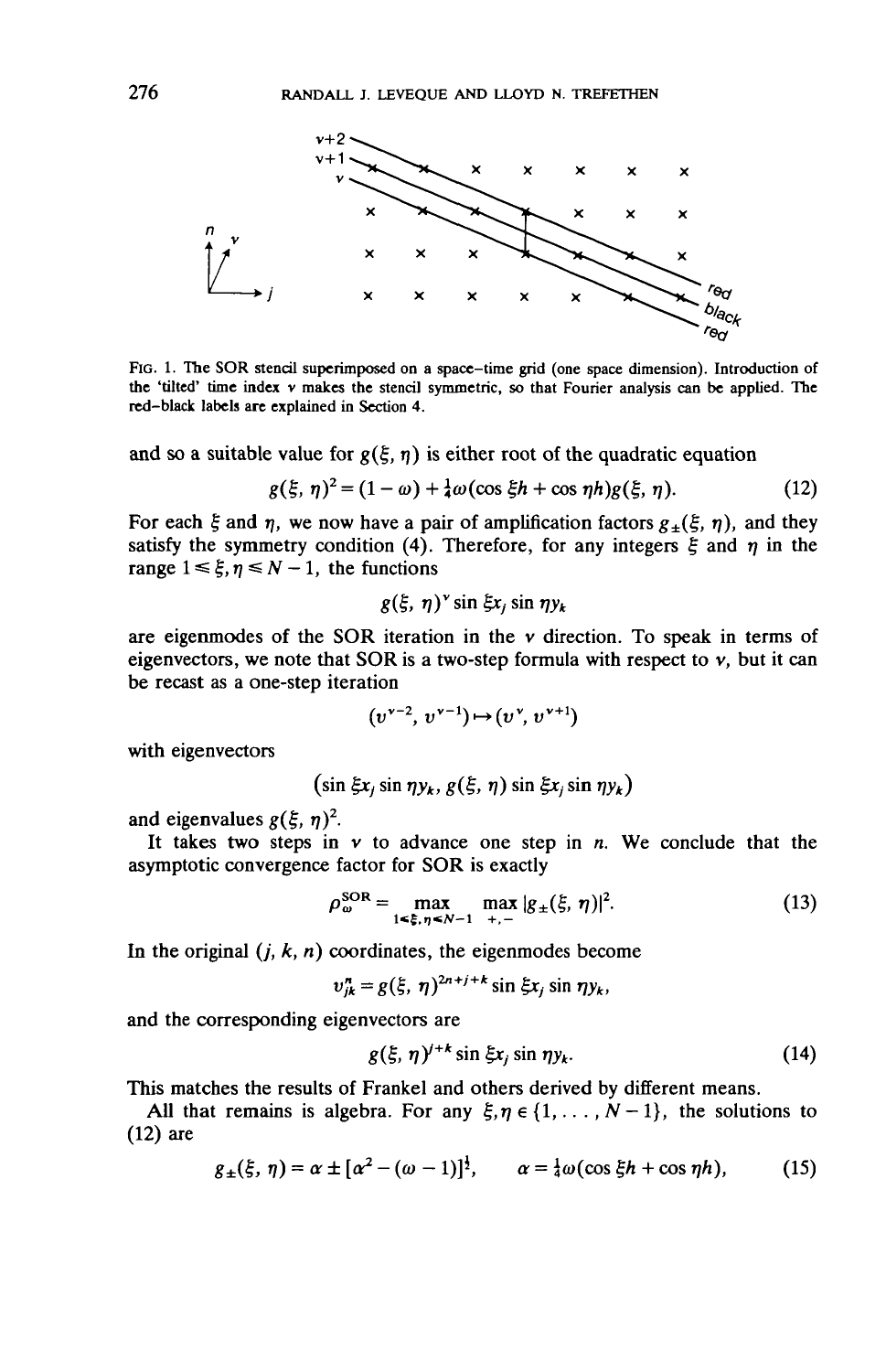and the larger in magnitude of these two numbers has magnitude

$$
\max_{+, -} |g_{\pm}(\xi, \eta)| = \begin{cases} |\alpha| + [\alpha^2 - (\omega - 1)]^{\frac{1}{2}} & \text{if } \alpha^2 \ge \omega - 1, \\ (\omega - 1)^{\frac{1}{2}} & \text{if } \alpha^2 \le \omega - 1, \end{cases}
$$
(16)

since  $\omega \ge 1$ . For fixed  $\omega$ , this quantity can evidently be maximized with respect to  $\zeta$  and  $\eta$  by taking  $\xi = \eta = 1$  (among other values) and  $\alpha = \frac{1}{2}\omega \cos h$ .

The Gauss-Seidel iteration corresponds to  $\omega = 1$ . In this case, (16) becomes  $2 |\alpha| = \cos h$ , so by (13) we have

$$
\rho^{\rm GS} = \cos^2 h \approx 1 - h^2. \tag{17}
$$

To find the optimal overrelaxation factor for SOR, we examine the dependence of (16) on  $\omega$  with  $\xi = \eta = 1$ . It is readily verified that  $\omega > 2$  leads to  $\rho_{\omega}^{\text{SOR}} > 1$ , so this is out of the running, and we can assume  $1 \le \omega \le 2$ . In this range, the second line of (16) obviously increases with  $\omega$ , and differentiation confirms that the first line decreases with  $\omega$ . Therefore the optimal  $\omega$  is the crossover value  $\omega - 1 =$  $\alpha^2 = (\frac{1}{2}\omega \cos h)^2$ , which reduces after a little work to

$$
\omega_{\rm opt} = 2/(1+\sin h) \approx 2-2h. \tag{18}
$$

By (13) and (16), the corresponding convergence rate is

$$
\rho_{\rm opt}^{\rm SOR} = \omega_{\rm opt} - 1 = (1 - \sin h)/(1 + \sin h) \approx 1 - 2h. \tag{19}
$$

### **4. Relating various methods**

The change to tilted coordinates has the additional advantage of clarifying the relationships between convergence rates of different iterative methods. For example, it is well known that the Gauss-Seidel iteration is twice as fast as Jacobi, as is confirmed by comparing (6) and (17). The tilted coordinates provide a simple explanation of why this is so. Gauss-Seidel corresponds to the case  $\omega = 1$  of (11), and this is precisely the Jacobi iteration with respect to v. The factor 2 arises because it takes two steps in  $\nu$  to advance one step in  $n$ .

As another example, consider the SOR iteration with the grid points taken in the red-black or checkerboard ordering. This means that the  $v_{jk}$  with  $j + k$  even (red points) are processed before the  $v_{jk}$  with  $j + k$  odd (black points), and the iteration takes the form

$$
v_{jk}^{n+1} = (1 - \omega)v_{jk}^n + \frac{1}{4}\omega(v_{j-1,k}^n + v_{j+1,k}^n + v_{j,k-1}^n + v_{j,k+1}^n) \text{ for } j + k \text{ even},
$$
  
\n
$$
v_{jk}^{n+1} = (1 - \omega)v_{jk}^n + \frac{1}{4}\omega(v_{j-1,k}^{n+1} + v_{j+1,k}^{n+1} + v_{j,k+1}^{n+1} + v_{j,k+1}^{n+1}) \text{ for } j + k \text{ odd}.
$$

For each  $\omega$ , this method has the same convergence rate as the iteration (7) in the natural ordering. Young proved this algebraically by determining the eigenvalues and eigenvectors of the associated iteration matrices.<sup>11</sup> Again, the change to tilted coordinates gives a more intuitive explanation, as illustrated in Fig. 1 for the case of one space dimension. At step  $v$ , we are computing only the red points,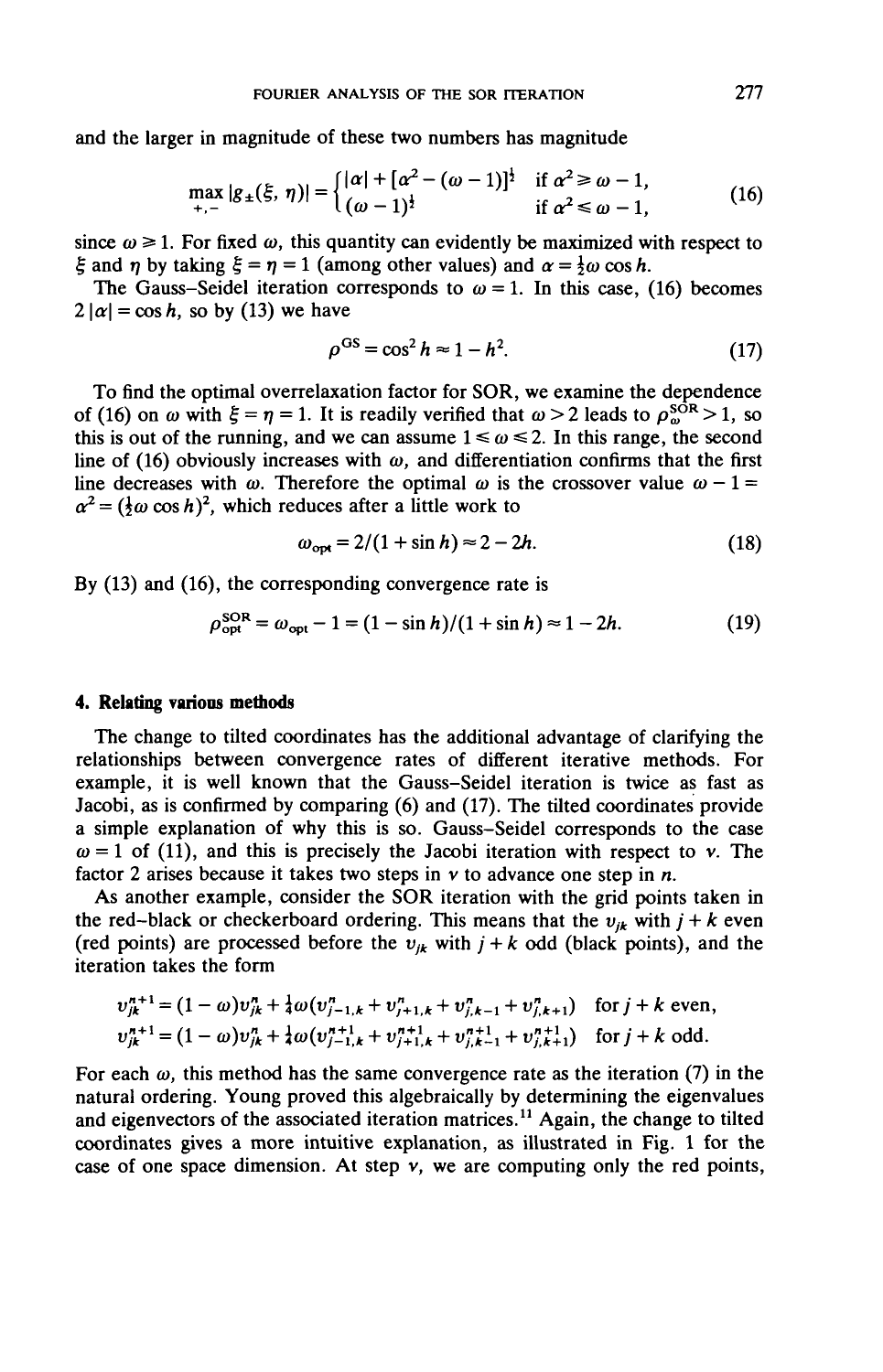and at step  $v + 1$  only the black points. Recasting SOR as a one-step iteration

$$
(v^{v-2}, v^{v-1}) \mapsto (v^{v}, v^{v+1}),
$$

as in the last section, we obtain simply the red-black ordering. Thus Fig. 1 can be viewed as depicting an SOR iteration either in  $(i, n)$  coordinates with the natural ordering, or in  $(i, v)$  coordinates with the red-black ordering. Hence these two orderings must have the same asymptotic convergence rate.

The conclusions above depend on the fact that the convergence rate is independent of the particular initial data used, depending only on the eigenvectors. Note that we can switch back and forth between arbitrary data at fixed *n* or at fixed  $v$ , by taking partial iterations over a triangular portion of the grid. In fact, writing out these partial iterations algebraically gives a similarity transformation relating the iteration matrices.

In this paper, we have considered just the five-point Poisson model problem, and presented an easy way to obtain classical results with, we hope, additional insight. The tilted grid may also prove useful in obtaining new results. It has already been applied to settle a conjecture of Adams & Jordan regarding the equivalence of certain orderings for the nine-point Laplacian.<sup>1</sup> These results are reported in Ref. 2, although as mentioned above, the nine-point formula involves additional complexities.

## **Acknowledgements**

We are grateful to Loyce Adams, Tony Chan, Howard Elman, Jay Kuo and David Young for their advice and encouragement.

The first author was supported by National Science Foundation Grant DMS-8601363 and by the Air Force Office of Scientific Research under AFOSR Contract 85-0189 while in residence at the Institute for Computer Applications in Science and Engineering, NASA Langley Research Center, Hampton, VA 23665. The second author was supported by National Science Foundation Grant DMS-8504703, by an IBM Faculty Development Award and U.S. Army Research Office grant DAAL 03-86-K-O171.

#### **REFERENCES**

- 1. ADAMS, L. M., & JORDAN, H. F. 1986 Is SOR color-blind? *SIAMJ. sci. stat. Comp.* 7, 490-506.
- 2. ADAMS, L. M., LEVEOUE, R. L., & YOUNG, D. M. 1988 Analysis of the SOR iteration for the 9-point Laplacian. *SLAM J. numer. Anal,* (to appear).
- 3. BRANDT, A. 1977 Multi-level adaptive solutions to boundary-value problems. *Math. Comp.* 31, 333-390.
- 4. CHAN, T. F., & ELMAN, H. C. 1987 Fourier analysis of iterative methods for elliptic problems, Univ. of Maryland Dept. of Comp. Sci. Rep. 1763.
- 5. FORSVTHE, G. E., & WASOW, W. R. 1960 *Finite-Difference Methods for Partial Differential Equations.* Wiley.
- 6. FRANKEL, S. 1950 Convergence rates of iterative treatments of partial differential equations. *Math. Comp.* 4, 65-75.